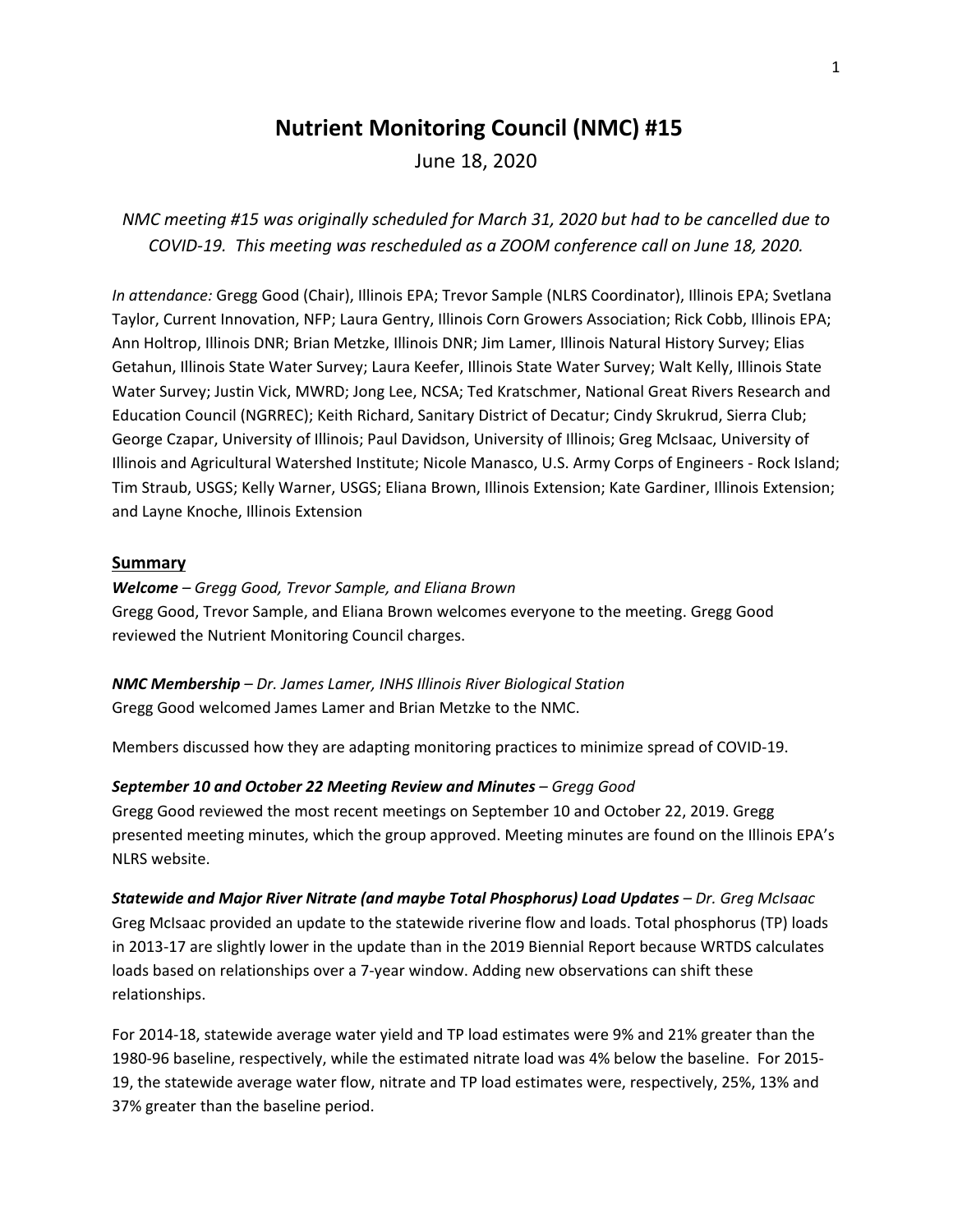Nitrate-N yield from the Rock River downstream of Rockton and Perryville was low in 1980-96. Potential reasons for this include delayed arrival of nitrate leaching from previous decades through a long groundwater flow pathway, high in-stream denitrification that was later reduced due to higher flows, especially in June and July, changes in agriculture practices, and lack of tile drainage that was later added, especially in conjunction with irrigation. New irrigated acres and an increase in corn acres may have produced about 3 million lb N/yr of new load, though this is small compared to the 19 million lb N/yr increase in river load since 1996. Annual average water yield in the Rock River downstream of Rockton and Perryville was 48% greater during 2013-17 compared to the baseline period. Much of this increase occurred from April through July and corresponds to higher precipitation during those months. High precipitation in the growing season promotes nitrate leaching loss from cropland. Higher river flows in warmer months (May, June, and July) probably reduce in-stream denitrification losses and thereby increase riverine loads.

If there is a large reservoir of groundwater nitrate discharging into the Rock River, there will probably be long lag times between reductions in leaching losses from cropland and reduced loads in the river. Practices that reduce nitrate concentrations in the river (e.g., side channel wetlands) may reduce loads more quickly. Irrigation water management efficiency is critical to efficient use of N fertilizer under irrigation.

# *USGS Super Gage Network – Gregg Good/Trevor Sample*

The current agreement between USGS and Illinois EPA has monitoring ending on Sept 30, 2020. Illinois EPA have approval from Bureau of Water Chief Sanjay Sofat to extend the USGS agreement by one additional year until Sept 30, 2021. However, we need to consider continency plans for if the network can't be extended beyond that.

## *The New Hypoxia Task Force Water Quality Monitoring Workgroup – Trevor Sample*

Trevor and Kristi Jones of the Illinois Department of Agriculture represent Illinois on the Hypoxia Task Force (HTF). During the HTF meeting held in Washington D.C. in February, there was a discussion on a letter sent by State's to the Federal Water Subcabinet outlining topics that State's would like to see addressed to assist in implementing their State nutrient strategies. As a result, the HTF set up several temporary working groups, including the Water Quality Monitoring Work Group, where Trevor is the Co-Chair. The goal is to write a pre-proposal and subsequent business case for establishing a Mississippi River Basin monitoring network that would capture annual nutrient loads from each HTF state. They are currently working with NGRREC and Tetra Tech to determine existing water quality stations and to Identify sites where new stations could be added. A pre-proposal is due this fall before the next HTF meeting (date TBD).

*UMR Nutrient Progress Tracking Summit and UMR WQ Improvement Act – Trevor Sample/Gregg Good* The Upper Mississippi River Basin Assoc (UMRBA) is a regional interstate organization formed in 1981 by the governors of IL, WI, MN, IA, and MO. They facilitate dialogue and cooperative action regarding water/land resource issues (i.e. clean water, ecosystem health, commercial navigation, hazardous spills, flooding, and aquatic nuisance species). Gregg Good is a member of UMRBA's Water Quality Task Force and Water Quality Executive Committee. The UMR Watershed has several large challenges to nutrient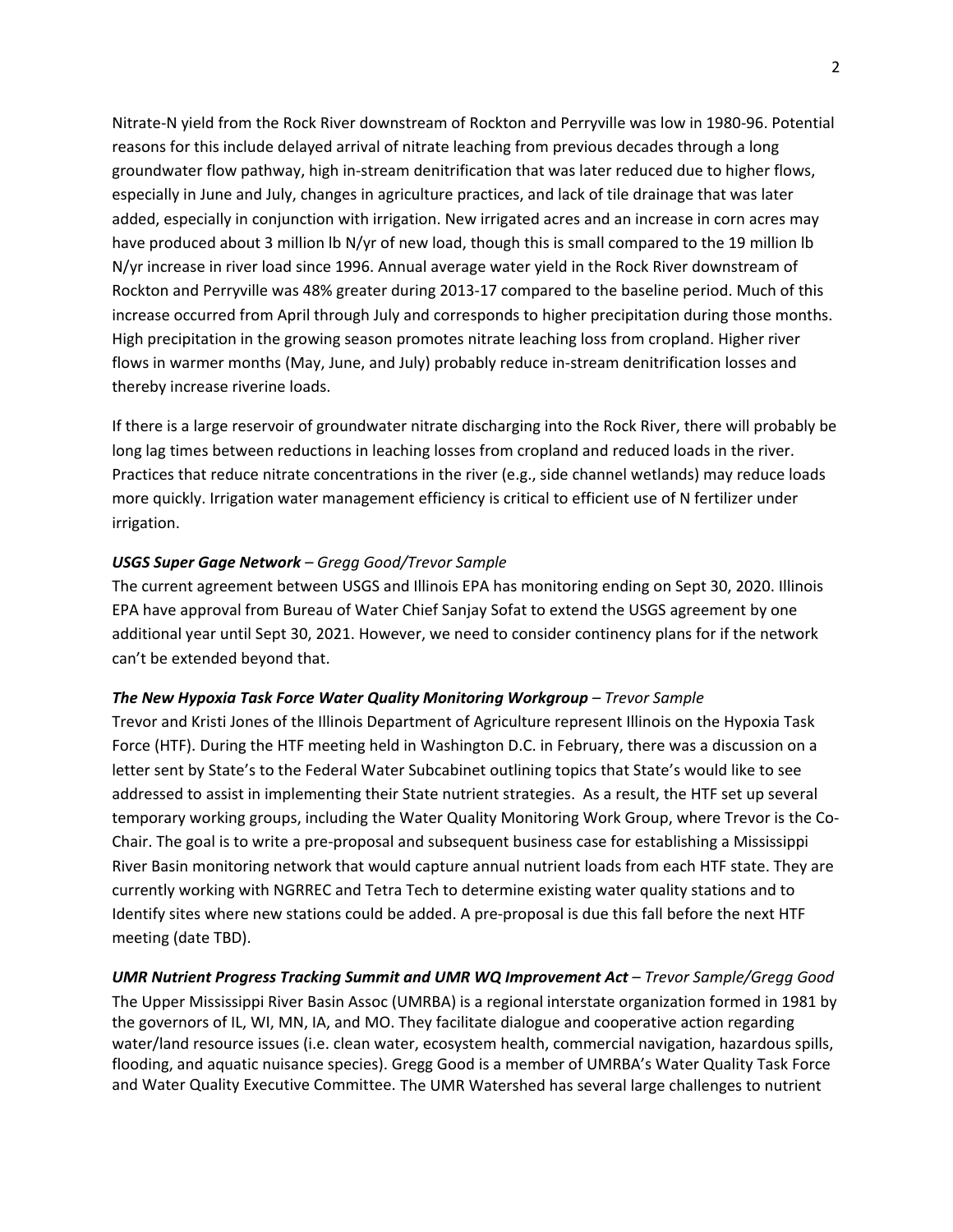reduction. UMRBA believes a federal and state investment must be substantially increased to meet nutrient reduction and resource monitoring goals.

The UMRBA Water Quality Improvement Act proposes solutions, including the creation of an (Upper?) Mississippi River Program Office administered by NRCS and USEPA, funding for implementing state nutrient reduction strategies – primarily Ag and Urban NPS components, more comprehensive and coordinated monitoring, modeling, and research, and better communication between parties via development of a communication strategy. Bill sponsors include Rodney Davis (R-IL) and Angie Craig (D-MN) in the House of Representatives and Roy Blunt (R-MO) and Amy Klobuchar (D-MN) in the Senate.

UMRBA Nutrient Strategy Progress Tracking Summit is a way for members states to discuss successes and challenges in tracking progress of implementing state nutrient reduction strategies. It was originally scheduled for July 22-23 in Dubuque, IA but has been postponed to 2021 due to COVID-19 concerns. In the meantime, UMRBA is planning to offer a few webinars in 2020 with priority topics chosen by the planning committee.

#### *Current and H2NOW - Svetlana Taylor, Current Innovation, NFP*

Current was launched in 2016 as a nonprofit water innovation hub and is headquartered in Chicago, IL. They are a collaborative that leverages partnerships with the state's world class utilities, research institutions, industries, and innovation community for global environmental and economic impacts. Current's mission is to grow Chicago's and Illinois' blue economy to build solutions that will solve the world's water challenges. The blue economy consists of the companies developing innovative water technologies and industries that use them. Current connects stakeholders with distinct but common interests in water innovation.

H2NOW is one of Current's waterway monitoring initiatives. H2NOW was started to obtain real-time information about the microbial quality of the Chicago River, educate and engage the public about improvements to river health and water quality, observe how river water quality changes in response to conditions and events (CSOs), and evaluate novel technologies for real-time microbial water quality assessment. H2NOW's goals for 2020 are to improve data, achieve higher accuracy and precision, understand and communicate the limitations of data, streamline data collection and integration, and continue to engage volunteer networks in collecting river samples.

#### *NGRREC and NCSA's Work - Ted Kratschmer, NGRREC*

The Great Lakes to Gulf (GLTG) Virtual Observatory is a web-based geospatial application that provides users with tools to explore, analyze, and compare water quality data from the Mississippi River and its tributaries. Based on GLTG application, the NGRREC team provides an interactive data portal for the Illinois NLRS. There have been some data portal enhancements recently, including a new interface to explore raw data, additional visualization and interactive exploration of data outputs from the Biennial Report, narrative storyboards, and an updated link: ilnlrs.ncsa.illinois.edu.

They are working on several new initiatives to improve the application. Future enhancements include progress tracking through visualization/interpretation of water quality trends by watershed, state, or for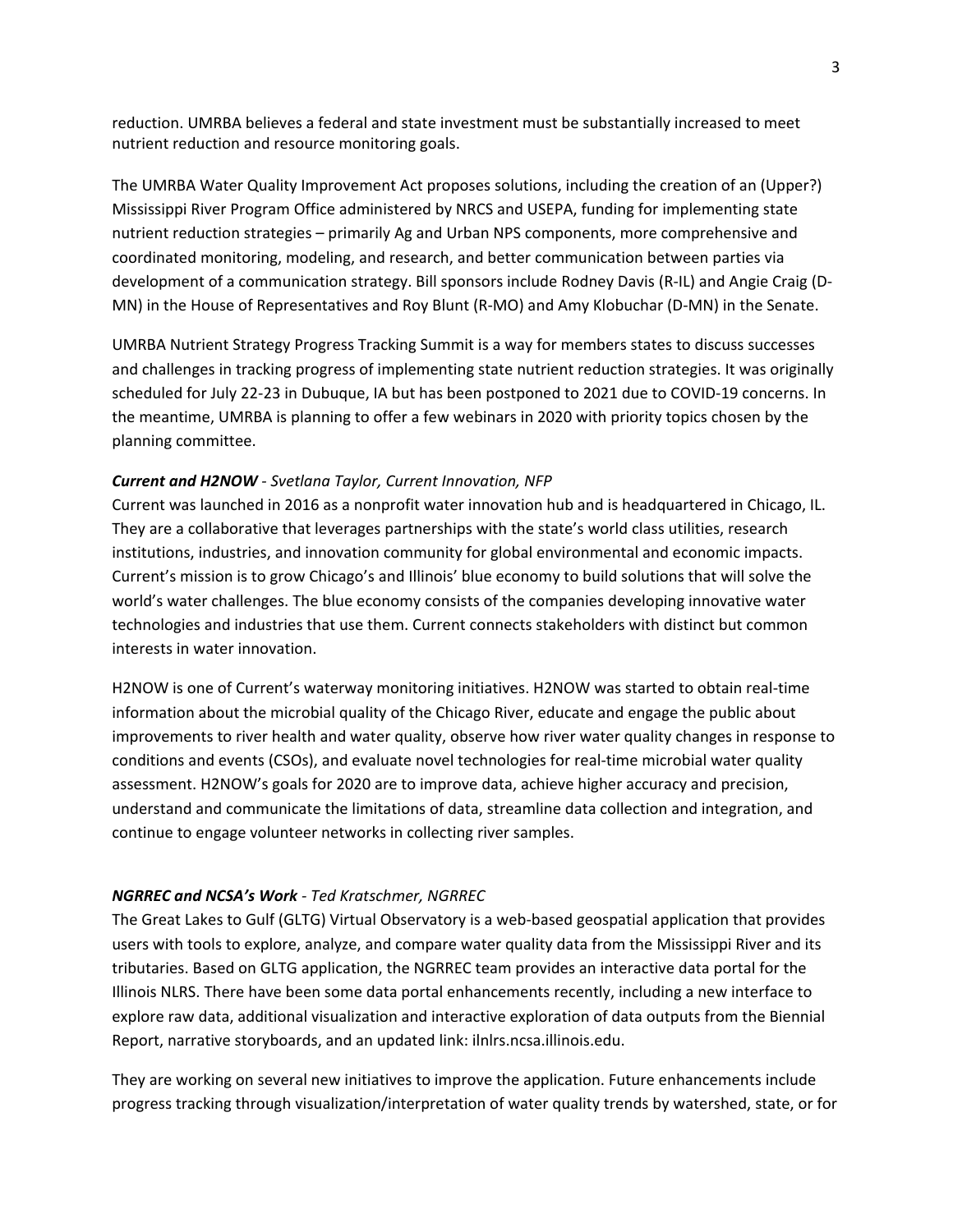the entire MRB, and a side project of a water quality data inventory of the lower Mississippi River mainstem. They are also working with Dr. Reid Christianson on a data repository and visualization capacity to describe inventory of agriculture best management practices for each of the 12 MRB mainstem states and with Dr. Kaiyu Guan on innovative remote monitoring of cover crops and the relationship to water quality.

# *Next Steps – Gregg Good, Trevor Sample, and Eliana Brown*

Trevor Sample will succeed Gregg Good as the next Chair of the Nutrient Monitoring Council. Trevor will work with others to set up the next meetings for September/October 2020 and March 2021.

# **Meeting Minutes**

## *Welcome – Gregg Good, Trevor Sample, and Eliana Brown*

Gregg Good, Trevor Sample, and Eliana Brown welcomes everyone to the meeting. Gregg Good reviewed the Nutrient Monitoring Council charges.

# *NMC Membership – Dr. James Lamer, INHS Illinois River Biological Station* Gregg Good welcomed James Lamer and Brian Metzke to the NMC.

Members discussed how they are adapting monitoring practices to minimize spread of COVID-19.

# *September 10 and October 22 Meeting Review and Minutes – Gregg Good*

Gregg Good reviewed the most recent meetings on September 10 and October 22, 2019. Gregg presented meeting minutes, which the group approved. Meeting minutes are found on the Illinois EPA's NLRS website.

# *Statewide and Major River Nitrate (and maybe Total Phosphorus) Load Updates – Dr. Greg McIsaac* River loads were calculated using the following methods. Load (lb/yr) equals water flow (volume/time) times concentration (mass/volume). Yield (lb/ac-yr) equals load divided by drainage area. USGS provides the daily water flow and Illinois EPA and USGS provide sampling concentrations approximately monthly. Daily load equals daily water flow times estimated daily concentration. Daily concentration is calculated using nitrate as the linear interpolation over time between measured samples and phosphorus as the weighted regressions on time, discharge, and seasonality (WRTDS).

Greg McIsaac provided an update to the statewide riverine flow and loads. Total phosphorus (TP) loads in 2013-17 are slightly lower in the update than in the 2019 Biennial Report because WRTDS calculates loads based on relationships over a 7-year window. Adding new observations can shift these relationships. Greg McIsaac showed updated graphs on statewide annual water yield, statewide annual precipitation and water yield from 1980-2019, and statewide estimates of annual nitrate and TP loads compared with water yield, the 1980-96 baseline average, and five year moving average values. He also showed graphs for changes in water yield from the 1980-96 baseline, TP and Nitrate-N load estimates for major rivers in Illinois 1980-96, 2013-17, 2014-18, and 2015-19, as well as changes in riverine TP and Nitrate-N loads from 1980-96 to 2013-17 and 2014-18 for major rivers in Illinois.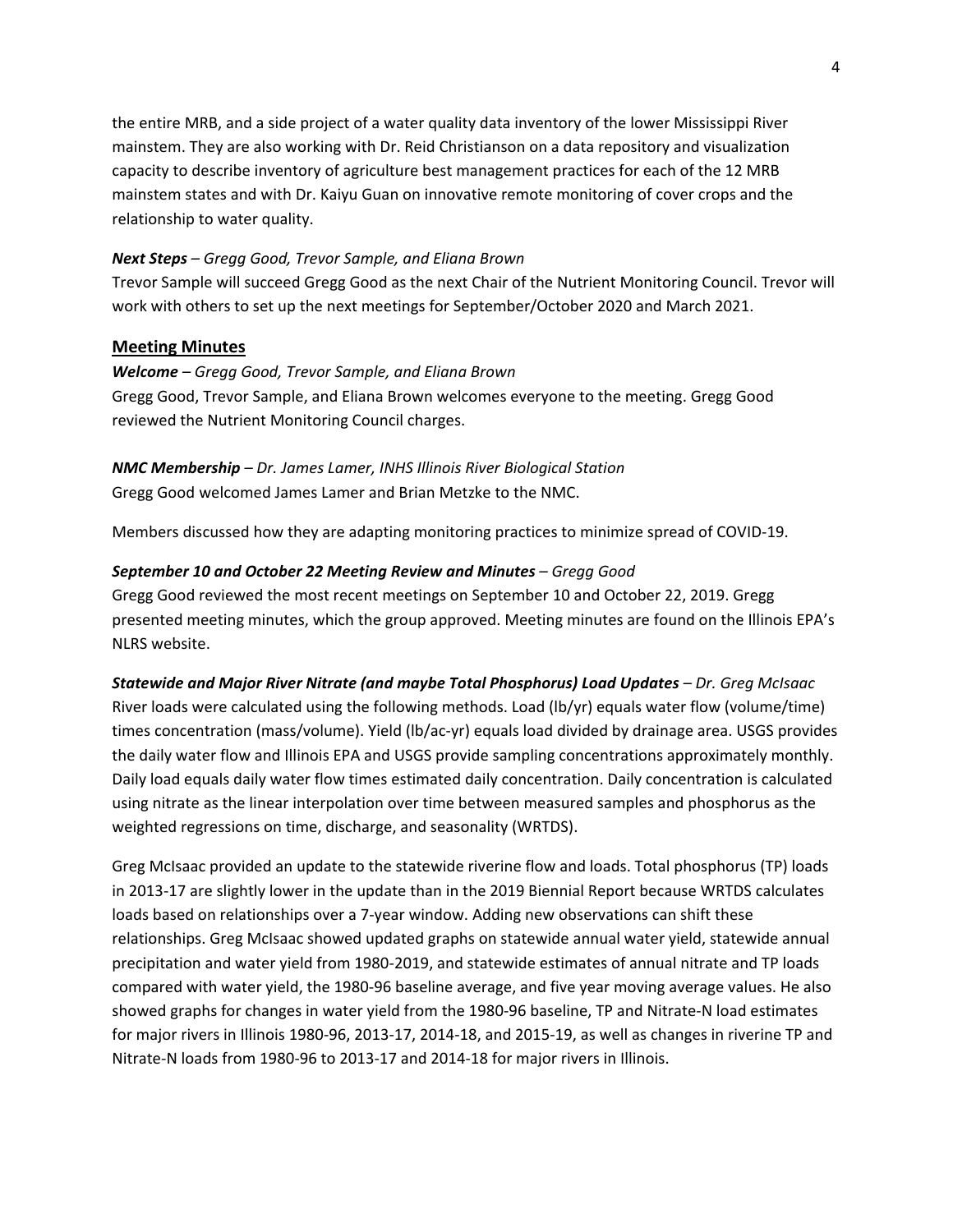For 2014-18, statewide average water yield and TP load estimates were 9% and 21% greater than the 1980-96 baseline, respectively, while the estimated nitrate load was 4% below the baseline. For 2015- 19, the statewide average water flow, nitrate and TP load estimates were, respectively, 25%, 13% and 37% greater than the baseline period.

Nitrate-N yield from the Rock River downstream of Rockton and Perryville was low in 1980-96. Potential reasons for this include delayed arrival of nitrate leaching from previous decades through a long groundwater flow pathway, high in-stream denitrification that was later reduced due to higher flows, especially in June and July, changes in agriculture practices, and lack of tile drainage that was later added, especially in conjunction with irrigation. New irrigated acres and an increase in corn acres may have produced about 3 million lb N/yr of new load, though this is small compared to the 19 million lb N/yr increase in river load since 1996. Annual average water yield in the Rock River downstream of Rockton and Perryville was 48% greater during 2013-17 compared to the baseline period. Much of this increase occurred from April through July and corresponds to higher precipitation during those months. High precipitation in the growing season promotes nitrate leaching loss from cropland. Higher river flows in warmer months (May, June, and July) probably reduce in-stream denitrification losses and thereby increase riverine loads.

Greg offered some concluding thoughts about the Rock River nitrate-N loads. If there is a large reservoir of groundwater nitrate discharging into the Rock River, there will probably be long lag times between reductions in leaching losses from cropland and reduced loads in the river. Practices that reduce nitrate concentrations in the river (e.g., side channel wetlands) may reduce loads more quickly. Irrigation water management efficiency is critical to efficient use of N fertilizer under irrigation.

Discussion:

Cindy Skrukrud: Do you have plans to dig into the IL River phosphorus loads further?

Greg McIsaac: Momcilo Markus, an Agricultural and Biological Engineering professor, and I put together an NREC proposal to develop a phosphorus budget for the Illinois River, so we are planning to look at that. Ted was asking me some questions about this, and even though the statewide load and Illinois River loads have increased, there has been a downward trend in phosphorus in the Illinois River since about 2011. Despite the increase from the baseline load, there has been a downward trend since 2011.

Kelly Warner: The trend analysis that Tim Hodson presented last time is now published. Here is the link: [https://pubs.usgs.gov/sir/2020/5041/sir20205041.pdf.](https://pubs.usgs.gov/sir/2020/5041/sir20205041.pdf)

#### *USGS Super Gage Network – Gregg Good and Trevor Sample*

The current agreement between USGS and Illinois EPA has monitoring ending on Sept 30, 2020. Illinois EPA have approval from Bureau of Water Chief Sanjay Sofat to extend the USGS agreement by one additional year until Sept 30, 2021. However, we need to consider continency plans for if the network can't be extended beyond that.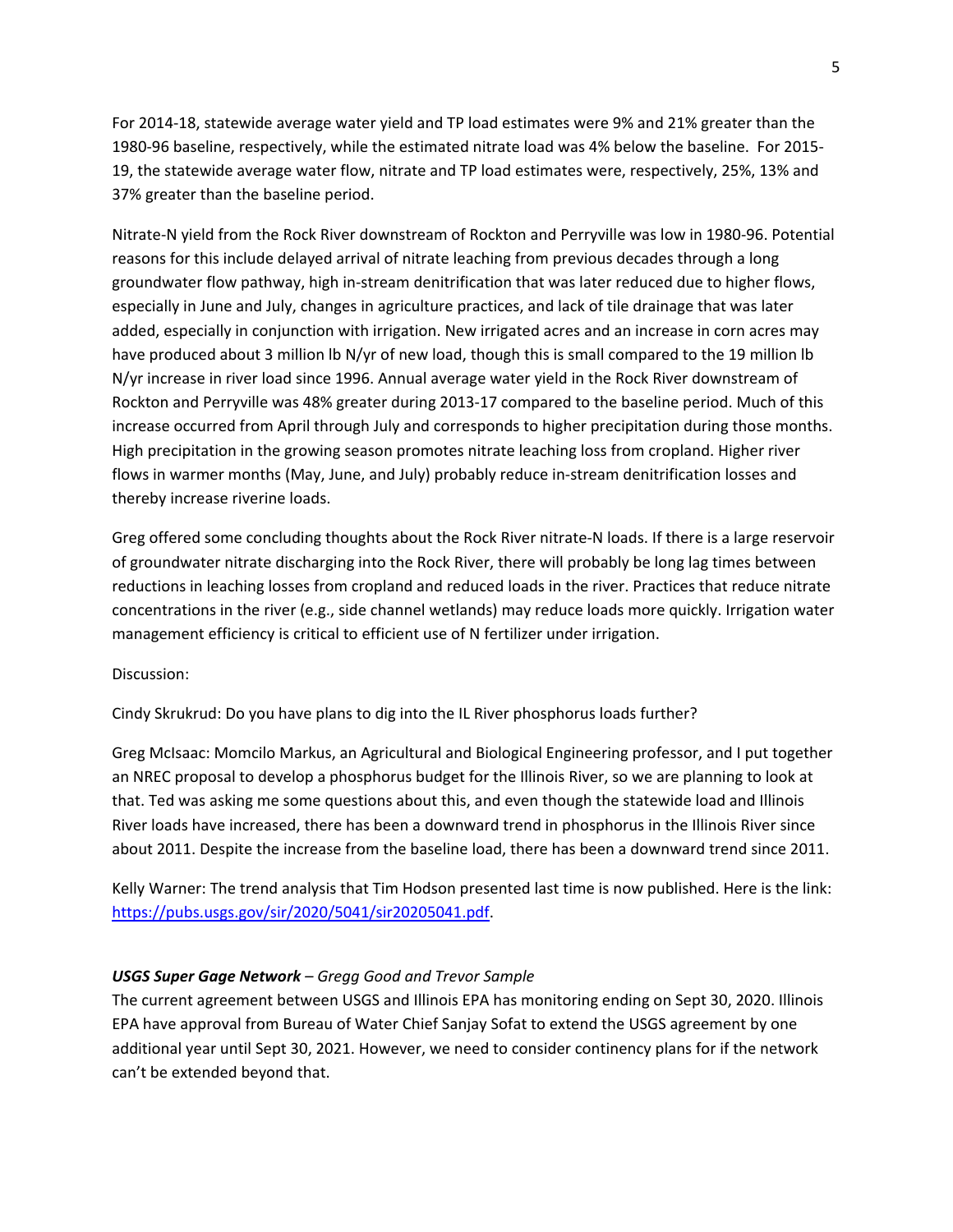### Discussion:

Cindy Skrukrud: It is so great that Illinois EPA made funding available for another year. I think we can talk to the state legislature next year to try to get funding through 2026. We worked on a bill that would extend the Partners for Conservation program and cover the super gages, but the legislature had a short session this year.

Greg McIsaac encourages some cost-benefit analysis on the super gages.

# *The New Hypoxia Task Force Water Quality Monitoring Workgroup – Trevor Sample*

Trevor and Kristi Jones of the Illinois Department of Agriculture represent Illinois on the Hypoxia Task Force. After the May 2019 meeting in Baton Rouge, twelve HTF states sent a letter to the Federal Water Sub-Cabinet detailing a list of items for federal agencies to address to assist states in implementing their state nutrient strategies. The letter was discussed at the HTF meeting held February 3-5, 2020 in Washington D.C. As a result, the HTF set up several temporary working groups on Water Quality Monitoring*,* Ecosystem/Social Metrics*,* Adoption of Innovative BMPs*,* Research, Communications*,* Traditional and Non-Traditional Funding, and Challenges Faced on Mitigation.

Trevor is the co-chair on the Water Quality Monitoring Work Group. The goal is to write a pre-proposal and subsequent business case for establishing a Mississippi River Basin monitoring network that would capture annual nutrient loads from each HTF state. They have had three monthly calls so far and are currently working with NGRREC and Tetra Tech to determine existing water quality stations and identify sites where new stations could be added. Some of this work has already been completed by NGRREC for the HTF Trends Working Group. Tetra Tech will review and compile the NGRREC data and identify sites for new stations. States will be surveyed to obtain data that may not be housed in federal databases. The pre-proposal is due this fall before the next HTF meeting (date TBD).

#### Discussion:

Kelly Warner: Is NGRREC doing the trends analysis for the whole basin?

Ted Kratschmer: We're working with Laurie and NCSA to do an inventory of sites where those long-term trends can be run and then do the analysis. As they're doing that, we will ask state agency folks for additional data they might have missed. As Trevor mentioned, Tetra Tech will work in parallel on analysis.

#### *UMR Nutrient Progress Tracking Summit and UMR WQ Improvement Act – Trevor Sample/Gregg Good*

The Upper Mississippi River Basin Assoc (UMRBA) is a regional interstate organization formed in 1981 by the governors of IL, WI, MN, IA, and MO. They facilitate dialogue and cooperative action regarding water/land resource issues (i.e. clean water, ecosystem health, commercial navigation, hazardous spills, flooding, and aquatic nuisance species). Gregg Good sits on the Board and the UMR Watershed has several large challenges to nutrient reduction, including differences in state monitoring programs, data systems incompatibilities, spatial gaps, estimating costs of conservation practices, and a lack of major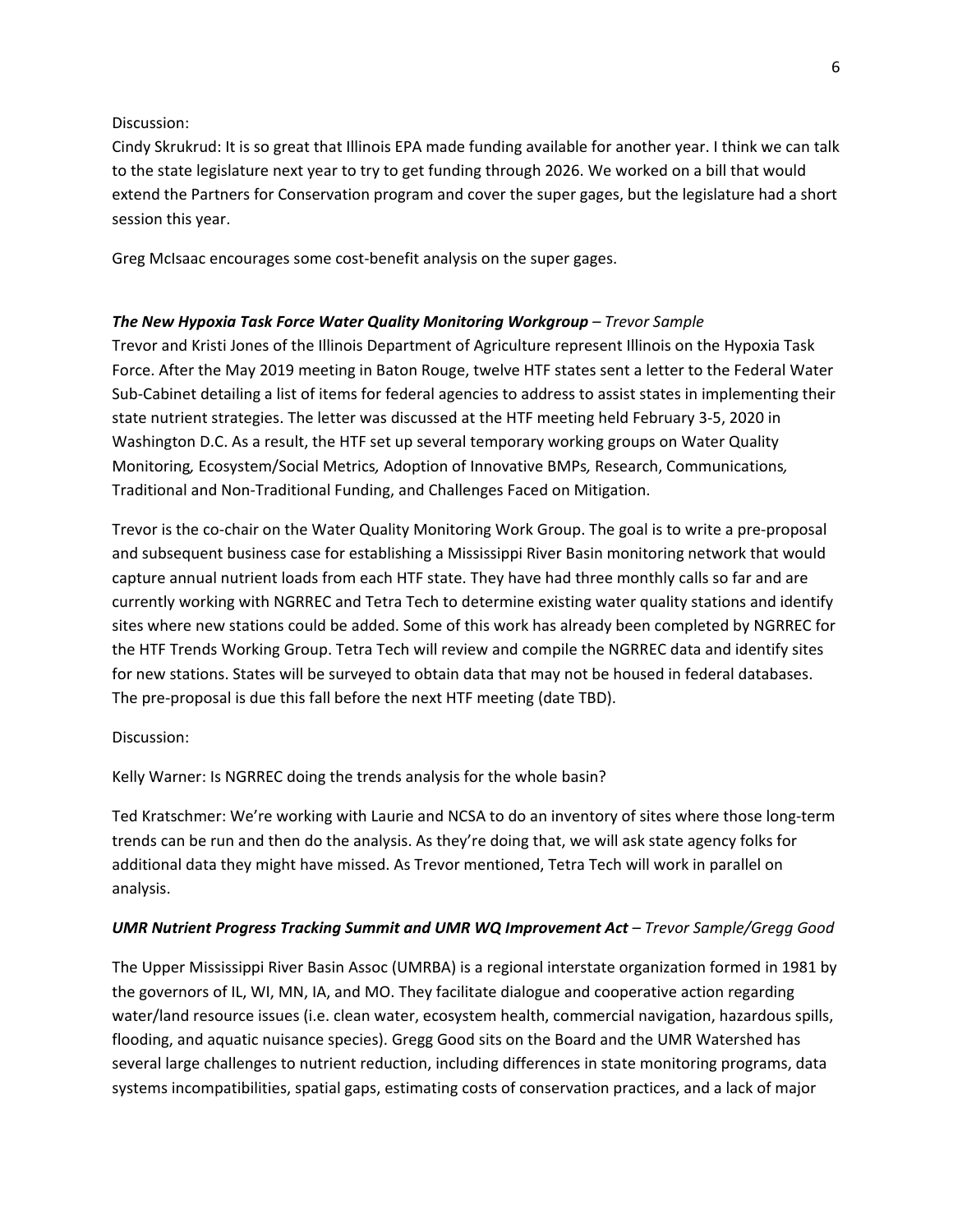investment in reduction. UMRBA believes a federal and state investment must be substantially increased to meet nutrient reduction and resource monitoring goals.

The UMRBA Water Quality Improvement Act proposes solutions, including the creation of an (Upper?) Mississippi River Program Office administered by NRCS and USEPA, funding for implementing state nutrient reduction strategies – primarily Ag and Urban NPS components, more comprehensive and coordinated monitoring, modeling, and research, and better communication between parties via development of a communication strategy. Bill sponsors include Rodney Davis (R-IL) and Angie Craig (D-MN) in the House of Representatives and Roy Blunt (R-MO) and Amy Klobuchar (D-MN) in the Senate.

UMRBA Nutrient Strategy Progress Tracking Summit is a way for members states to discuss successes and challenges in tracking progress of implementing state nutrient reduction strategies. Between three to six members from each state will be allowed, along with staff from USEPA and NRCS. It was originally scheduled for July 22-23 in Dubuque, IA but has been postponed to 2021 due to COVID-19 concerns. In the meantime, UMRBA is planning to offer a few webinars in 2020 with priority topics chosen by the planning committee.

## *Current and H2NOW - Svetlana Taylor, Current Innovation, NFP*

Current was launched in 2016 as a nonprofit water innovation hub and is headquartered in Chicago, IL. They are a collaborative that leverages partnerships with the state's world class utilities, research institutions, industries, and innovation community for global environmental and economic impacts. Current's mission is to grow Chicago and Illinois' blue economy – the companies developing innovative water technologies and industries that use them – to build solutions that will solve the world's water challenges. As a cross-sector connector of local and global water sector stakeholders, Current builds networks, organizes events and convenings, and helps develop pilot projects in real-world settings to solve persistent local water challenges. Current connects stakeholders with distinct but common interests in water innovation.

H2NOW is one of Current's waterway monitoring initiatives. The H2NOW initiative was started to obtain real-time information about the microbial quality of the Chicago River, educate and engage the public about improvements to river health and water quality, observe how river water quality changes in response to conditions and events (CSOs), and evaluate novel technologies for real-time microbial water quality assessment.

The initiative uses two sensing and testing technologies: Proteus probe and Tecta-PDS. Proteus Probe provides real-time estimates of fecal coliform concentrations, its sensor detects tryptophan fluorescence, and its algorithm adjusts the signal to account for temperature and estimates microbial levels based on the temperature correlated tryptophan reading and turbidity. Results are statistically correlated to test results obtained with a traditional method. Tecta-PDS is easy to use and results are delivered in 2-16 hours, typically 6-10 hours for river water. Its sensor monitors response in fluorescence and registers time-to-detection (TTD) and there is a linear correlation between TTD and log-transformed microbial count – this correlation can be developed by conducting traditional lab testing in parallel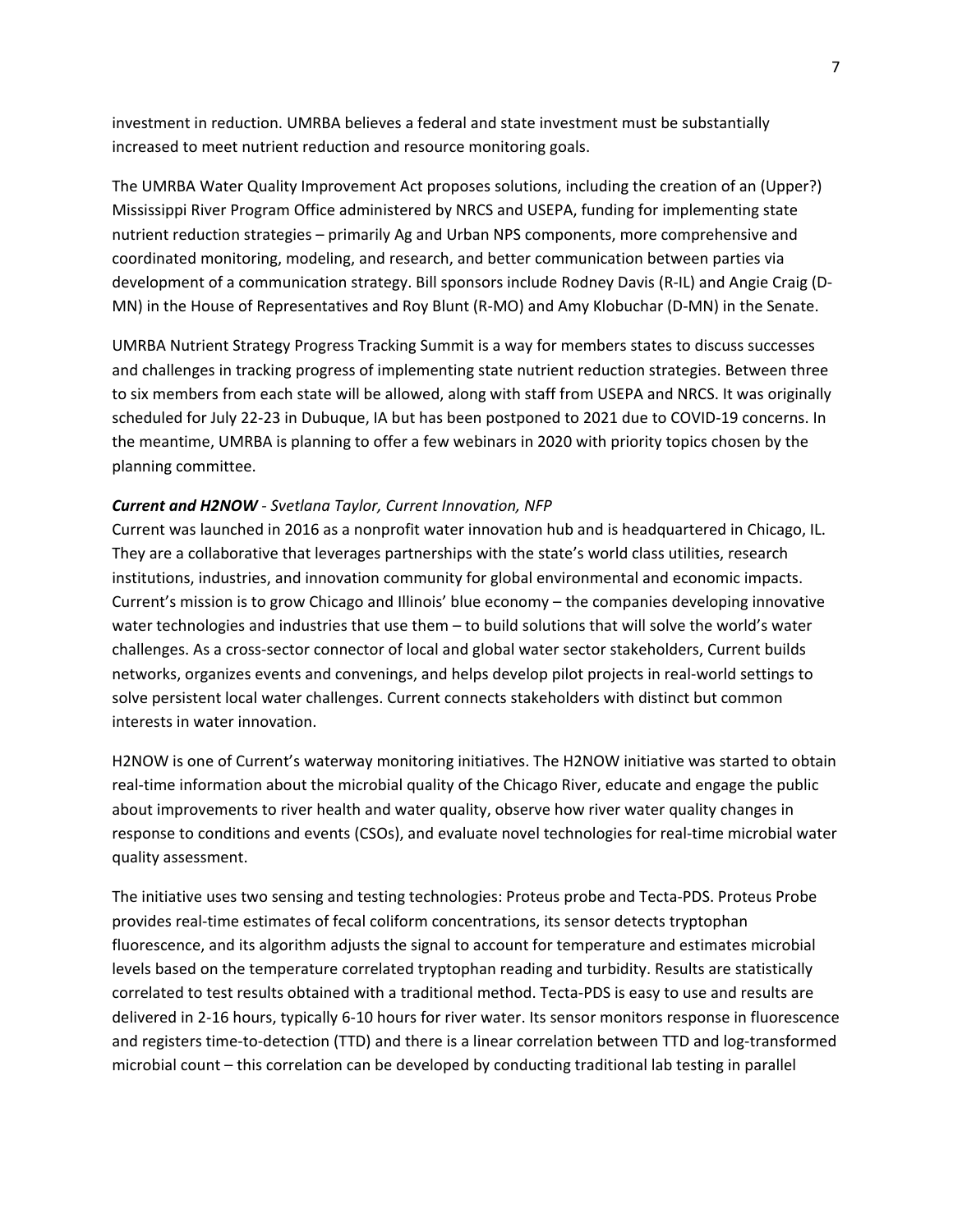H2NOW uses a few communication technologies as well, including Outpost Central cellular network, which picks up data from the sensors, as well as Ayyeka and Comcast, which they use to transmits data to the visualization platforms and visualize the raw data. They also use IOSight for data standardization, validation, processing for assessment purposes, correlating to other data, and as a data visualization and sharing program. They use Green Diamond for best practices in data collection and presentation, usercentered design and data presentation, and for website and data visualization tools*.*

H2NOW's goals for 2020 are to improve data availability (consistent power source, reliable communication network), achieve higher accuracy and precision (via additional sampling), understand and communicate the limitations of data in terms of accuracy and inference on the entire river, streamline data collection and integration from other sources to build a more comprehensive picture of water quality, and continue to engage volunteer networks in collecting river samples for improved calibration accuracy.

H2NOW partners with a variety of agencies. Partners include Mekorot and IOSight for data analysis, Proteus and Tecta-PDS for sensing, Green Diamond, ESRI, and Ayyeka for data visualization and transfer, North River Commission, Sierra Club, South Loop Chamber of Commerce, Urban Rivers, Friends of the Chicago River, Forest Preserves of Cook County, Shedd Aquarium, and Metropolitan Planning Council for community engagement, The Chicago Community Trust and Comcast for funding, University of Illinois for research, and the Department of Water Management and MWRD for utilities. To engage with H2NOW, you can take the survey, volunteer to collect water samples and survey community members, follow and promote the project on social media, join the H2NOW Chicago Advisory Committee, or become a partner or sponsor.

In addition to the H2NOW initiative, Current is also working on a nutrients project, which came out of the effort to establish a phosphorus trading program in Illinois. They are producing a whitepaper/report with learnings and recommendations and are identifying a technology-related project for monitoring and/or reduction of nutrient concentrations in the Illinois River Basin, a workshop for which is coming in July. Current is also playing the role of convener and supporter for CoWERC, which is an international industry and research collaboration on the topics of emerging contaminants, energy efficiency, and water reuse. Ongoing events include the Brave Blue World Screening, innovator showcases, and focused workshops. Lastly, Current has a research site on SharePoint. It offers a database of researchers, funding opportunities, regional news and events, and resources on topics of regional importance.

#### *NGRREC and NCSA's Work - Ted Kratschmer, NGRREC*

The Great Lakes to Gulf (GLTG) Virtual Observatory is a web-based geospatial application that integrates water quality data and analytical tools from multiple sources allowing a user to visualize and understand nutrient pollution and water quality conditions in the Mississippi River watershed. The online interactive application provides users with tools to explore, analyze, and compare water quality data from the Mississippi River and its tributaries. The GLTG Virtual Observatory supports states and other stakeholders through narratives, visual tools, and analyses.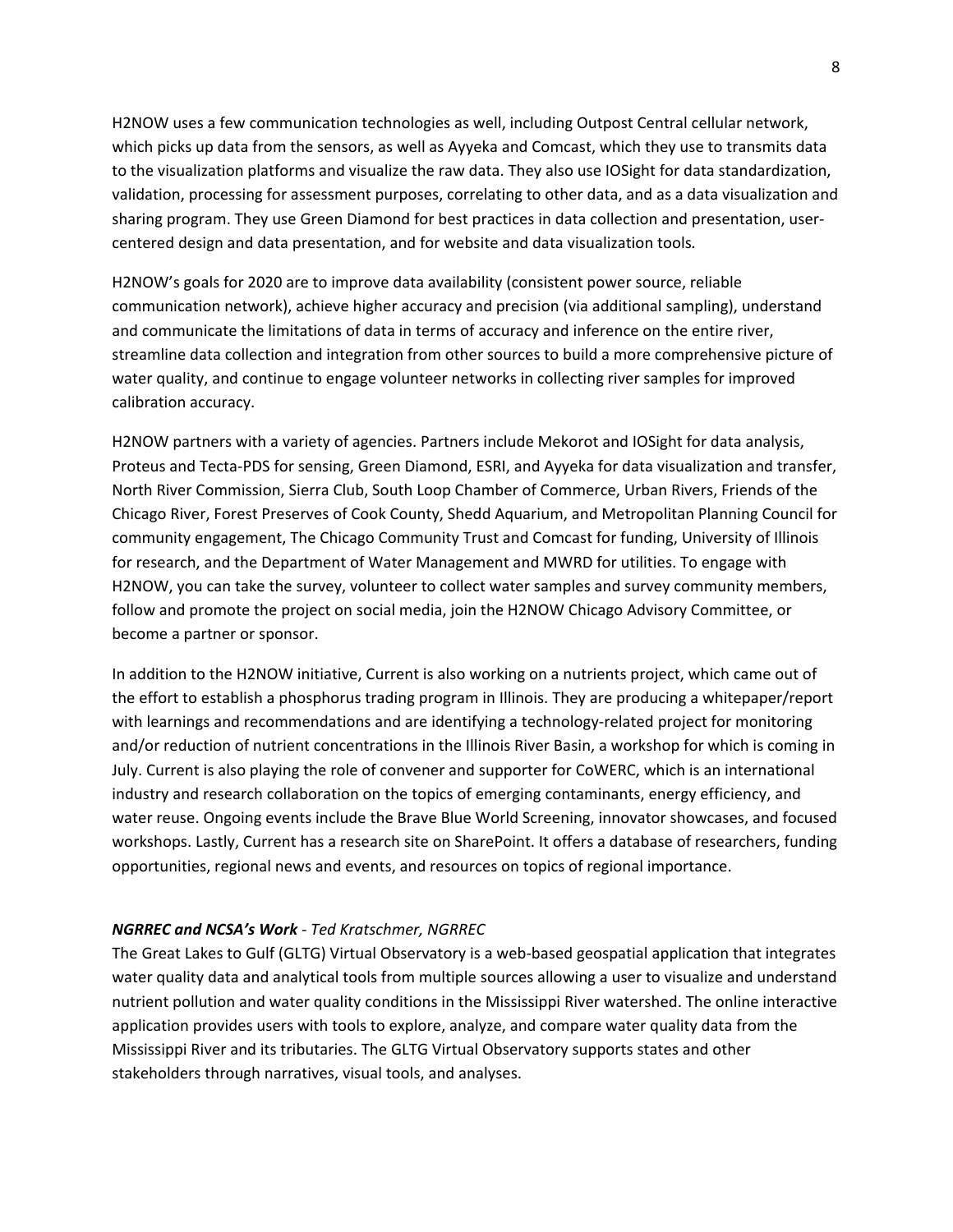Based on GLTG application, the NGRREC team provides an interactive data portal for the Illinois NLRS. They are always looking for additional data for both this and the main site. There have been some data portal enhancements recently, including a new interact to explore raw data, additional visualization and interactive exploration of data outputs from the Biennial Report, and narrative storyboards. The new link ilnlrs.ncsa.illinois.edu is also helpful.

A new initiative is centered around tracking states' progress in context of basin. It is progress tracking through visualization/interpretation of water quality trends by watershed, state, or the entire MRB. It includes flow-normalized loads, concentrations and loads for nitrogen and phosphorus, and a new effort with HTF to establish MRB Trend Sites to better show progress on nutrient reductions. They are working with Reid Christianson at UIUC on data repository and visualization capacity to describe inventory of ag best management practices for each of the 12 MRB mainstem states in the MRB and with Kaiyu Guan at UIUC on innovative remote monitoring of cover crops and relationship to water quality.

Future enhancements include progress tracking through visualization/interpretation of water quality trends by watershed, state, or for the entire MRB, data repository and visualization capacity to describe inventory of ag best management practices for each of the 12 MRB mainstem states, innovative remote monitoring of cover crops and the relationship to water quality, and a side project of water quality data inventory of the lower Mississippi River mainstem.

Funding is provided from the McKnight Foundation, the Walton Family Foundation, NGRREC, and NCSA.

Discussion:

Kelly Warner: Did you say early on that you were going to look for gaps in the overall trends identifying where we might need more data?

Ted Kratschmer: Yes, that it separate from what we're doing. USEPA has contracted with Tetra Tech to do that work. My understanding is that they are basing their work on what we're doing, so it is in parallel.

## *Next Steps – Gregg Good, Trevor Sample, and Eliana Brown*

A few members provided updates. Jim Lamer shared that his group is doing extensive monitoring on the Illinois River for fish and some on water quality to evaluate impacts of the Illinois River lock closure. Kelly Warner has been looking at the Lower Mississippi River Basin and noticed that whenever they give a talk or presentation, they reference back to Illinois' work, which is a nice pat on the back for Illinois. Cindy Skrukrud said that the Salt Creek workgroup is working on removing a dam. The Kane County Forest Preserve District is working on removing a dam in Carpentersville, so the Fox River Study Group will do some pre- and post-removal sampling. Nicole Manasco shared a recent report of a HAB in Starved Rock and offered to share continuous monitoring data of that area when it is available.

The next meetings will be in September or October 2020 and March 2021. Please keep an eye out for the Doodle Poll. Lastly, Trevor Sample will be taking over as the next Chair of the Nutrient Monitoring Council, effective at the next meeting. Gregg Good will remain as a council member.